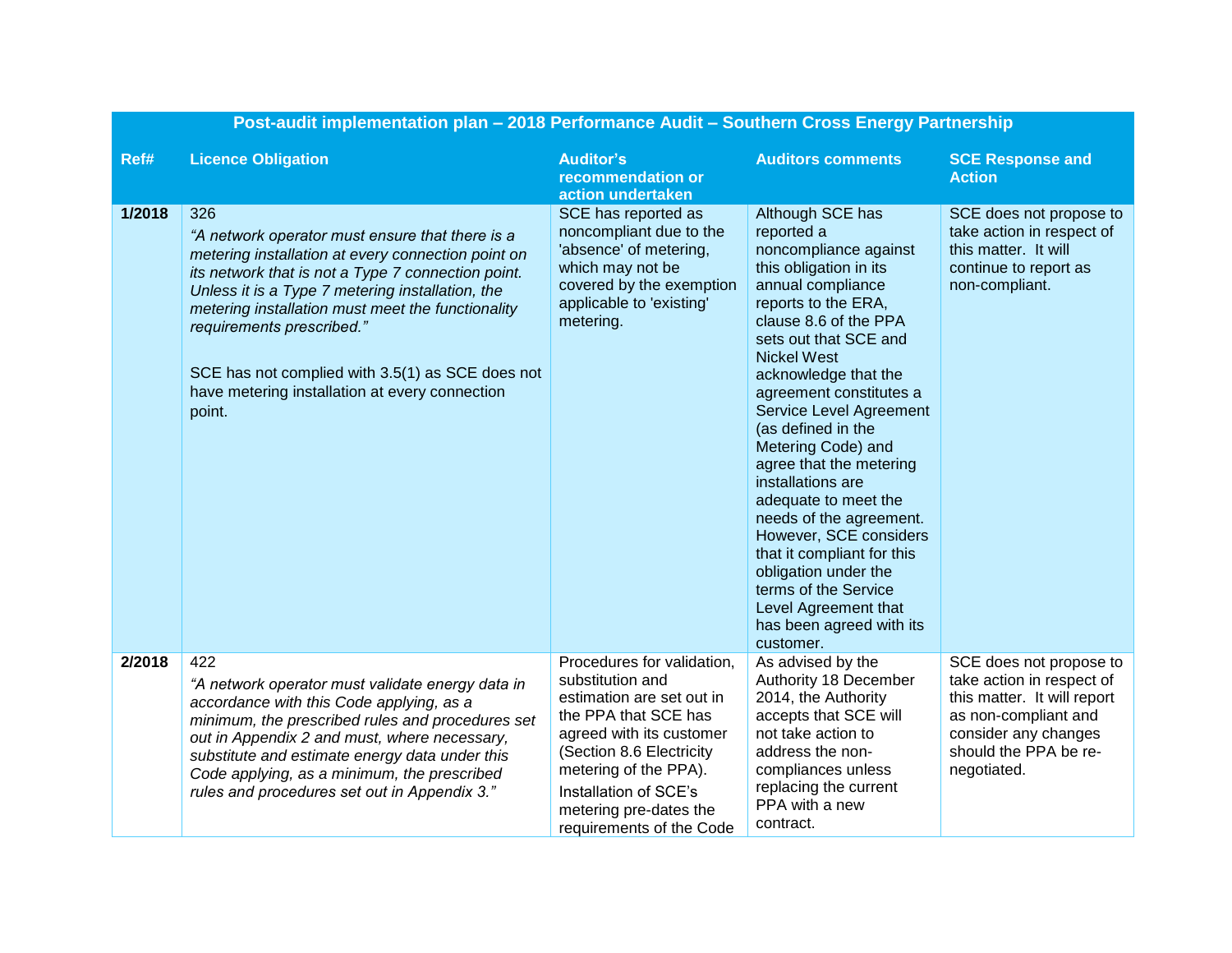| Post-audit implementation plan - 2018 Performance Audit - Southern Cross Energy Partnership |                                                                                                                                                                                                                                                                                                                                                                                                                                           |                                                                                                                                                                                                                                                                                                                      |                                                                                                                                                                                                                                                                                                       |                                                                                                                                                                             |
|---------------------------------------------------------------------------------------------|-------------------------------------------------------------------------------------------------------------------------------------------------------------------------------------------------------------------------------------------------------------------------------------------------------------------------------------------------------------------------------------------------------------------------------------------|----------------------------------------------------------------------------------------------------------------------------------------------------------------------------------------------------------------------------------------------------------------------------------------------------------------------|-------------------------------------------------------------------------------------------------------------------------------------------------------------------------------------------------------------------------------------------------------------------------------------------------------|-----------------------------------------------------------------------------------------------------------------------------------------------------------------------------|
| Ref#                                                                                        | <b>Licence Obligation</b>                                                                                                                                                                                                                                                                                                                                                                                                                 | <b>Auditor's</b><br>recommendation or<br>action undertaken                                                                                                                                                                                                                                                           | <b>Auditors comments</b>                                                                                                                                                                                                                                                                              | <b>SCE Response and</b><br><b>Action</b>                                                                                                                                    |
|                                                                                             | Although SCE validates its energy data, it<br>considers that the methodologies it uses do not<br>fully comply with the prescribed validation rules<br>and procedures set out in Appendix<br>2 and the prescribed substitution and estimation<br>rules and procedures set out in Appendix 3.                                                                                                                                               | and it considers that it is<br>non-compliant.                                                                                                                                                                                                                                                                        | Therefore, we consider<br>that no further action is<br>required at this time.                                                                                                                                                                                                                         |                                                                                                                                                                             |
| 3/2018                                                                                      | 425<br>"If a network operator detects a loss of energy data<br>or incorrect energy data from a metering<br>installation, it must notify each affected Code<br>participant of the loss or error within 24 hours after<br>detection."<br>SCE is non-compliant in relation to clause<br>$6.1(1)(c)$ as<br>SCE does not have a metrology procedure.                                                                                           | We note that SCE<br>considers that this<br>obligation is<br>nonreportable because of<br>the nature of the non-<br>compliance<br>in relation to Electricity<br>Industry Metering Code,<br>clause $6.1(1)$ and the<br>subsidiary requirements<br>thereafter need not be<br>reported as non-<br>compliant.              | As advised by the<br><b>Authority 18 December</b><br>2014, the Authority<br>accepts that SCE will not<br>take action to address<br>the non-compliances<br>unless replacing the<br>current PPA with a new<br>contract.<br>Therefore, we consider<br>that no further action is<br>required at this time | SCE does not propose to<br>take action in respect of<br>this matter. It will report<br>as non-compliant and<br>consider any changes<br>should the PPA be re-<br>negotiated. |
| 4/2018                                                                                      | 426<br>"Substitution or estimation of energy data is<br>required when energy data is missing, unavailable<br>or corrupted, including in the circumstances<br>described in this subclause." Although SCE<br>substitutes and estimates energy data when<br>required, it considers that the methodologies it<br>uses do not fully comply with the prescribed<br>substitution and estimation rules and procedures<br>set out in Appendix 3. . | Procedures for validation,<br>substitution and<br>estimation are set out in<br>the PPA that SCE has<br>agreed with its customer<br>(Section 8.6 Electricity<br>metering of the PPA).<br>Installation of SCE's<br>metering pre-dates the<br>requirements of the Code<br>and SCE considers that it<br>is non-compliant | As advised by the<br>Authority 18 December<br>2014, the Authority<br>accepts that SCE will not<br>take action to address<br>the non-compliances<br>unless replacing the<br>current PPA with a new<br>contract.<br>Therefore, we consider<br>that no further action is<br>required at this time        | SCE does not propose to<br>take action in respect of<br>this matter. It will report<br>as non-compliant and<br>consider any changes<br>should the PPA be re-<br>negotiated. |
| 5/2018                                                                                      | 434                                                                                                                                                                                                                                                                                                                                                                                                                                       | We note that SCE<br>considers that this                                                                                                                                                                                                                                                                              | As advised by the<br><b>Authority 18 December</b>                                                                                                                                                                                                                                                     | SCE does not propose to<br>take action in respect of                                                                                                                        |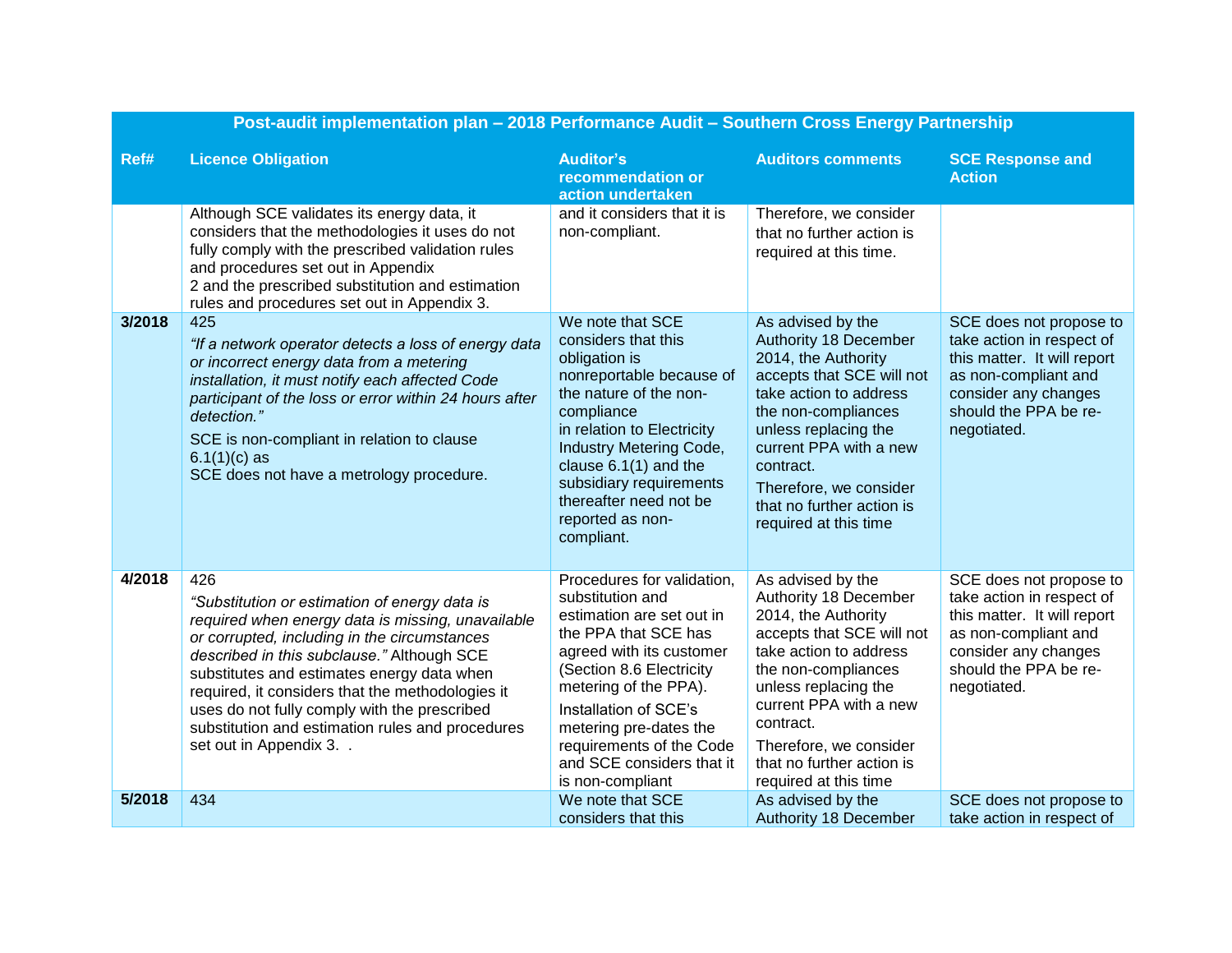| Post-audit implementation plan - 2018 Performance Audit - Southern Cross Energy Partnership |                                                                                                                                                                                                                                                                                                                                                                                      |                                                                                                                                                                                                                                                                                                          |                                                                                                                                                                                                                                                                                                |                                                                                                                                                                             |
|---------------------------------------------------------------------------------------------|--------------------------------------------------------------------------------------------------------------------------------------------------------------------------------------------------------------------------------------------------------------------------------------------------------------------------------------------------------------------------------------|----------------------------------------------------------------------------------------------------------------------------------------------------------------------------------------------------------------------------------------------------------------------------------------------------------|------------------------------------------------------------------------------------------------------------------------------------------------------------------------------------------------------------------------------------------------------------------------------------------------|-----------------------------------------------------------------------------------------------------------------------------------------------------------------------------|
| Ref#                                                                                        | <b>Licence Obligation</b>                                                                                                                                                                                                                                                                                                                                                            | <b>Auditor's</b><br>recommendation or<br>action undertaken                                                                                                                                                                                                                                               | <b>Auditors comments</b>                                                                                                                                                                                                                                                                       | <b>SCE Response and</b><br><b>Action</b>                                                                                                                                    |
|                                                                                             | "A network operator must ensure the accuracy of<br>estimated energy data in accordance with the<br>methods in its metrology procedure and ensure<br>that any transformation or processing of data<br>preserves its accuracy in accordance with the<br>metrology procedure." SCE is non-compliant in<br>relation to clause $6.1(1)(c)$ as<br>SCE does not have a metrology procedure. | obligation is<br>nonreportable because of<br>the nature of the non-<br>compliance in relation to<br><b>Electricity Industry</b><br>Metering Code, clause<br>6.1(1) and the subsidiary<br>requirements thereafter<br>need not be reported as<br>non-compliant.                                            | 2014, the Authority<br>accepts that SCE will not<br>take action to address<br>the non-compliances<br>unless replacing the<br>current PPA with a new<br>contract.<br>Therefore, we consider<br>that no further action is<br>required at this time.                                              | this matter. It will report<br>as non-compliant and<br>consider any changes<br>should the PPA be re-<br>negotiated.                                                         |
| 6/2018                                                                                      | 447<br>"A network operator must, in relation to its<br>network, comply with the agreements, rules,<br>procedures, criteria and processes prescribed."<br>SCE is non-compliant in relation to clause<br>$6.1(1)(c)$ as<br>SCE does not have a metrology procedure.                                                                                                                    | We note that SCE<br>considers that this<br>obligation is<br>nonreportable because of<br>the nature of the non-<br>compliance in relation to<br><b>Electricity Industry</b><br>Metering Code, clause<br>6.1(1) and the subsidiary<br>requirements thereafter<br>need not be reported as<br>non-compliant. | As advised by the<br>Authority 18 December<br>2014, the Authority<br>accepts that SCE will not<br>take action to address<br>the non-compliances<br>unless replacing the<br>current PPA with a new<br>contract.<br>Therefore, we consider<br>that no further action is<br>required at this time | SCE does not propose to<br>take action in respect of<br>this matter. It will report<br>as non-compliant and<br>consider any changes<br>should the PPA be re-<br>negotiated. |
| 7/2018                                                                                      | 448A<br>"A network operator must, as soon as practicable<br>and in any event no later than 6 months after the<br>date this Code applies to it, submit to the ERA for<br>its approval the prescribed documents in<br>subclauses<br>$6.2(a)-(d)$ ."<br>SCE has not submitted the prescribed documents<br>in subclauses 6.2(a)-(d) to the ERA for approval.                             | We note that SCE<br>considers that this<br>obligation is<br>nonreportable because of<br>the nature of the non-<br>compliance in relation to<br><b>Electricity Industry</b><br>Metering Code, clause<br>6.1(1) and the subsidiary<br>requirements thereafter                                              | As advised by the<br>Authority 18 December<br>2014, the Authority<br>accepts that SCE will not<br>take action to address<br>the non-compliances<br>unless replacing the<br>current PPA with a new<br>contract.                                                                                 | SCE does not propose to<br>take action in respect of<br>this matter. It will report<br>as non-compliant and<br>consider any changes<br>should the PPA be re-<br>negotiated. |